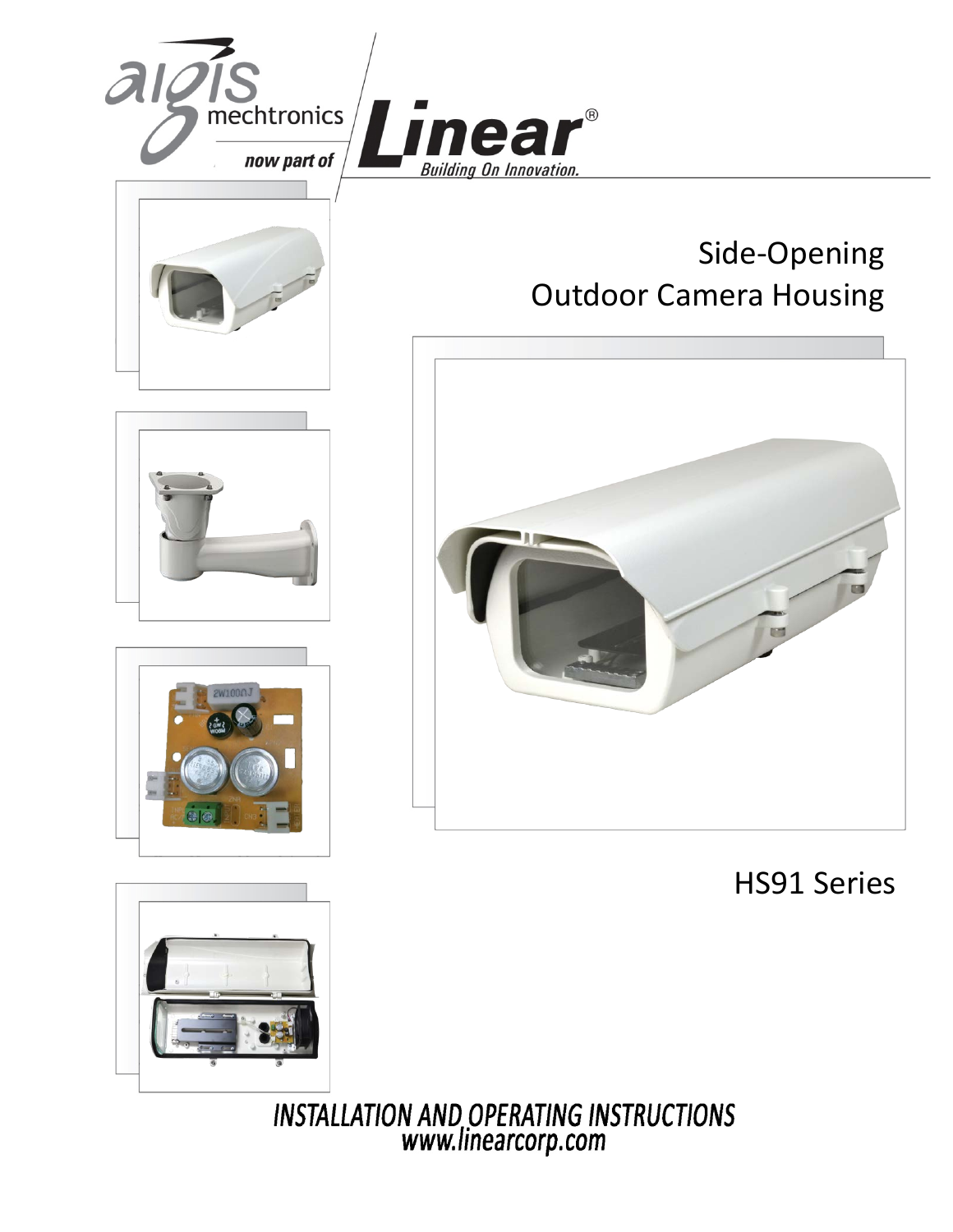# IMPORTANT SAFEGUARDS

- 1. Read Instructions All the safety and operating instructions should be read before the unit is operated.
- 2. Retain Instructions The safety and operating instructions should be retained for future reference.
- 3. Heed Warnings All warnings on the unit and in the operating instructions should be adhered to.
- 4. Follow Instructions All operating and use instructions should be followed.
- 5. Cleaning Unplug the unit from the outlet before cleaning. Do not use liquid cleaners or aerosol cleaners. Use a damp cloth for cleaning.
- 6. Attachments Do not use attachments not recommended by the product manufacturer as they may cause hazards.
- 7. Accessories Do not place this unit on an unstable stand, tripod, bracket, or mount. The unit may fall, causing serious injury to a person and serious damage to the unit. Use only with a stand, tripod, bracket, or mount recommended by the manufacturer or sold with the product. Any mounting of the unit should follow the manufacturer's instructions and should use a mounting accessory recommended by the manufacturer.
- An appliance and cart combination should be moved with care. Quick stops, excessive force, and uneven surfaces may cause the appliance and cart combination to overturn.
- 8. Ventilation Openings in the enclosure, if any, are provided for ventilation, to ensure reliable operation of the unit, and to protect it from overheating. These openings must not be blocked or covered. This unit
- should not be placed in a built-in installation unless proper ventilation is provided or the manufacturer's instructions have been adhered to. 9. Power Sources - This unit should be operated only from the type of power source indicated on the marking label. If you are not sure of the type of power supply you plan to use, consult your appliance dealer or local power company. For units intended to operate from battery power or other sources, refer to the operating instructions.
- 10. Grounding or Polarization This unit may be equipped with a polarized alternating-current line plug (a plug having one blade wider than the other). This plug will fit into the power outlet only one way. This is a safety feature. If you are unable to insert the plug fully into the outlet, try reversing the plug. If the plug should still fail to fit, contact your electrician to replace your obsolete outlet. Do not defeat the safety purpose of the polarized plug. Alternatively, this unit may be equipped with a 3-wire grounding-type plug, a plug having a third (grounding) pin. This plug will only fit into a grounding-type power outlet. This is a safety feature. If you are unable to insert the plug into the outlet, contact your electrician to replace your obsolete outlet. Do not defeat the safety purpose of the grounding-type plug.
- 11. Power Cord Protection Power supply cords should be routed so that they are not likely to be walked on or pinched by items placed upon or against them, paying particular attention to cords and plugs, convenience receptacles, and the point where they exit from the appliance.
- 12. Power Lines An outdoor system should not be located in the vicinity of overhead power lines or other electric light or power circuits or where it can fall into such power lines or circuits. When installing an outdoor system, extreme care should be taken to keep from touching such power lines or circuits as contact with them might be fatal. U.S.A. models only - refer to the National Electrical Code Article 820 regarding installation of CATV systems.
- 13. Overloading Do not overload outlets and extension cords as this can result in a fire or electric shock.
- 14. Object and Liquid Entry Never push objects of any kind into this unit through openings, as they may touch dangerous voltage points or short out parts that could result in a fire or electric shock. Never spill liquid of any kind on the unit.
- 15. Servicing Do not attempt to service this unit yourself as opening or removing covers may expose you to dangerous voltage or other hazards. Refer all servicing to qualified service personnel.
- 16. Damage Requiring Service Unplug the unit from the outlet and refer servicing to qualified service personnel under the following conditions:
	- a. When the power supply cord or plug is damaged.
	- b. If liquid has been spilled or objects have fallen into the unit.
	- c. If the unit has been exposed to rain or water.
	- d. If the unit does not operate normally by following the operating instructions. Adjust only those controls that are covered by the operating instructions, as an improper adjustment of other controls may result in damage and will often require extensive work by a qualified technician to restore the unit to its normal operation.
	- e. If the unit has been dropped or the cabinet has been damaged.
	- f. When the unit exhibits a distinct change in performance--this indicates a need for service.
- 17. Replacement Parts When replacement parts are required, be sure the service technician has used replacement parts specified by the
- manufacturer or have the same characteristics as the original part. Unauthorized substitutions may result in fire, electric shock, or other hazards. 18. Safety Check - Upon completion of any service or repairs to this unit, ask the service technician to perform safety checks to determine that the unit is in proper operating condition.
- 19. Coax Grounding If an outside cable system is connected to the unit, be sure the cable system is grounded. U.S.A. models only--Section 810 of the National Electrical Code, ANSI/NFPA No.70-1981, provides information with respect to proper grounding of the mount and supporting structure, grounding of the coax to a discharge unit, size of grounding conductors, location of discharge unit,connection to grounding electrodes, and requirements for the grounding electrode.
- 20. Lightning For added protection of this unit during a lightning storm, or when it is left unattended and unused for long periods of time, unplug it from the wall outlet and disconnect the cable system. This will prevent damage to the unit due to lightning and power line surges.

## FCC NOTICE

This equipment generates and uses radio frequency energy and if not installed and used properly, that is, in strict accordance with the manufacturer's instructions, may cause interference to radio and television reception. It has been type tested and found to comply with the limits for a Class B computing device in accordance with Part 15 of FCC Rules, which are designed to provide reasonable protection against such interference in a residential installation. However, there is no guarantee that interference will not occur in a particular installation. If this equipment does cause interference to radio or television reception, which can be determined by turning the equipment off and on, the user is encouraged to try to correct the interference by one or more of the following measures:

- Relocate the monitor away from the TV/radio receiver.
	- Plug the monitor into a different wall outlet so that the console is on a different branch circuit.
		- Re-orient the TV/radio antenna.

If necessary, the user should consult the dealer or an experienced radio/television technician for additional suggestions.

NOTE: Changes or modifications to the unit may void FCC compliance.





#### SAFETY PRECAUTIONS

This label may appear on the bottom of the unit due to space limitations.

The lightning flash with an arrowhead symbol within an equilateral triangle is intended to alert the user to the presence of uninsulated "dangerous the product's enclosure that may be of sufficient magnitude to constitute a risk of voltage" within electric shock to persons.

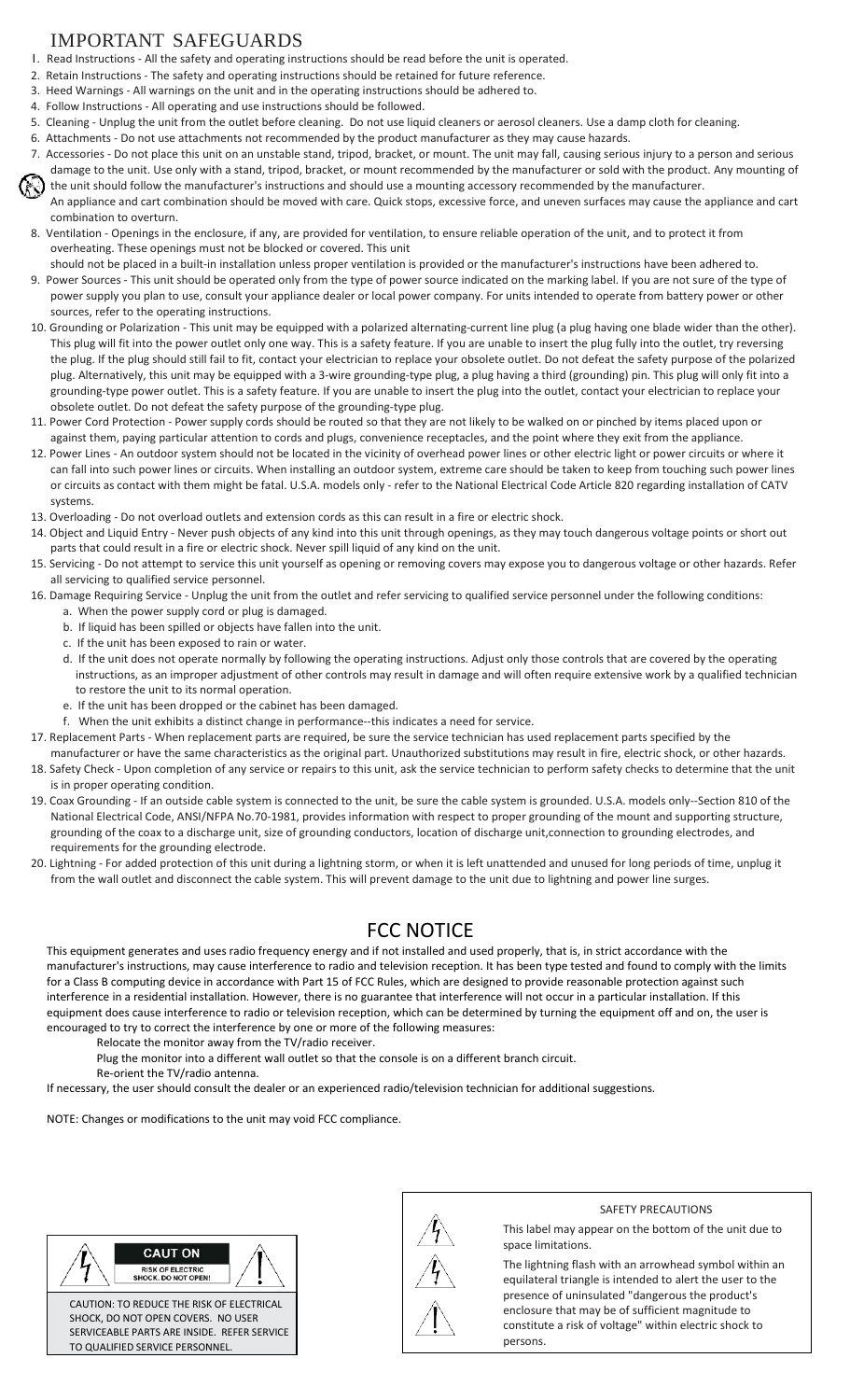#### **Unpacking**

Unpack carefully. This is electromechanical equipment and should be handled with care. If an item appears to have been damaged in shipment, replace it properly in its carton and notify the shipper. If any items are missing, notify Linear LLC. The shipping carton is the safest container in which the unit may be transported. Save it for possible future use.

#### **Service**

If the unit ever needs repair service, the customer should contact Linear LLC for a return product authorization (RPA) and shipping instructions.

#### **Care and Maintenance**

Perform routine maintenance to keep the unit dust free. Clean the viewing window as needed. Use a lens cloth or a Kimtech Kimwipes™ delicate task wipe with a mild detergent and water.

#### **Model Designation**

| <b>HS91-2HB</b> | Housing, Flip-Top, 12VDC/24VAC,<br>Heater/Blower, Sunshield, Wall<br>Mount Included, IP65 Rated |
|-----------------|-------------------------------------------------------------------------------------------------|
| HS91-2HB68      | Housing, Flip-Top, 12VDC/24VAC,<br>Heater/Blower, Wall Mount<br>Included, IP68 Rated            |

### **Description**

The HS91 Series CCTV camera housings are simple and effective solutions for installing cameras in outdoor environments. The HS91-2HB is an IP65 rated enclosure with air vent holes to vent excessive heat and includes a sunshield. The HS91-2HB68 is an IP68 rated water-tight enclosure. Both units have a heater/blower and include a 2-axis wall mount.

#### **Hardware Kit**

2 x 1/4-20 Cross Recessed Screws 2 x 1/4" Flat Washers 1 x Cross Recessed Sheet Metal Screw 1 x 2-Position Terminal Block 1 x 5mm Allen Wrench

### **Tools Required**

7/8" (22mm) Crescent Wrench Drill

### **Certification**

Installation should be performed by a licensed professional and conform to the National Electrical Code (NEC) and any applicable local codes.

### **Installation**

- 1. Remove the housing and mount from the packaging.
- 2. Hold the mount up to the mounting surface and use it as a template to mark the mounting hole locations.
- 3. Drill a central hole large enough to accept all of the cables being run to the site.
	- 3.1. The housing includes two liquid-tight cordgrips that accept wire diameters between 0.20"and 0.35" (5-9mm).
- 4. Drill the mounting hole locations wide enough to accept appropriately sized wall anchors (not provided).
	- 4.1. The holes in the mount will accept up to 0.30" (7mm) diameter wall anchors.
- 5. Feed 20-inches of cable out through the wall, through the rear of the wall mount, and out the top. Leave the cables hanging.
- 6. Attach the mount to the mounting surface using appropriate wall anchors.
- 7. Remove the tightening caps from the liquid tight connectors.
- 8. Slide the caps down the cables (rounded side first).
- 9. Remove and discard the plugs from the cordgrips.
- 10. While lifting the housing up to the top of the mount, feed the cables into the housing.
- 11. Pull the cable through the housing until the mount is nearly resting on the mount.
- 12. Hand-tighten the caps onto the cordgrips. Once hand-tight, turn the cap at least ½ turn with a 7/8" crescent wrench.
- 13. Loosen the screw in the bottom of the mount using the 5mm Allen wrench.
- 14. Orient the mounting holes in the housing over the captive screws in the mount flange.
- 15. Orient the mounting holes in the housing over the captive screws in the mount flange.
- 16. Use the 5mm Allen wrench to tighten the screws and attach the housing to the mount.
- 17. Orient the housing in the desired direction and retighten the screw in the bottom of the mount.
- 18. The interior of the housing is shown in Figure 1.